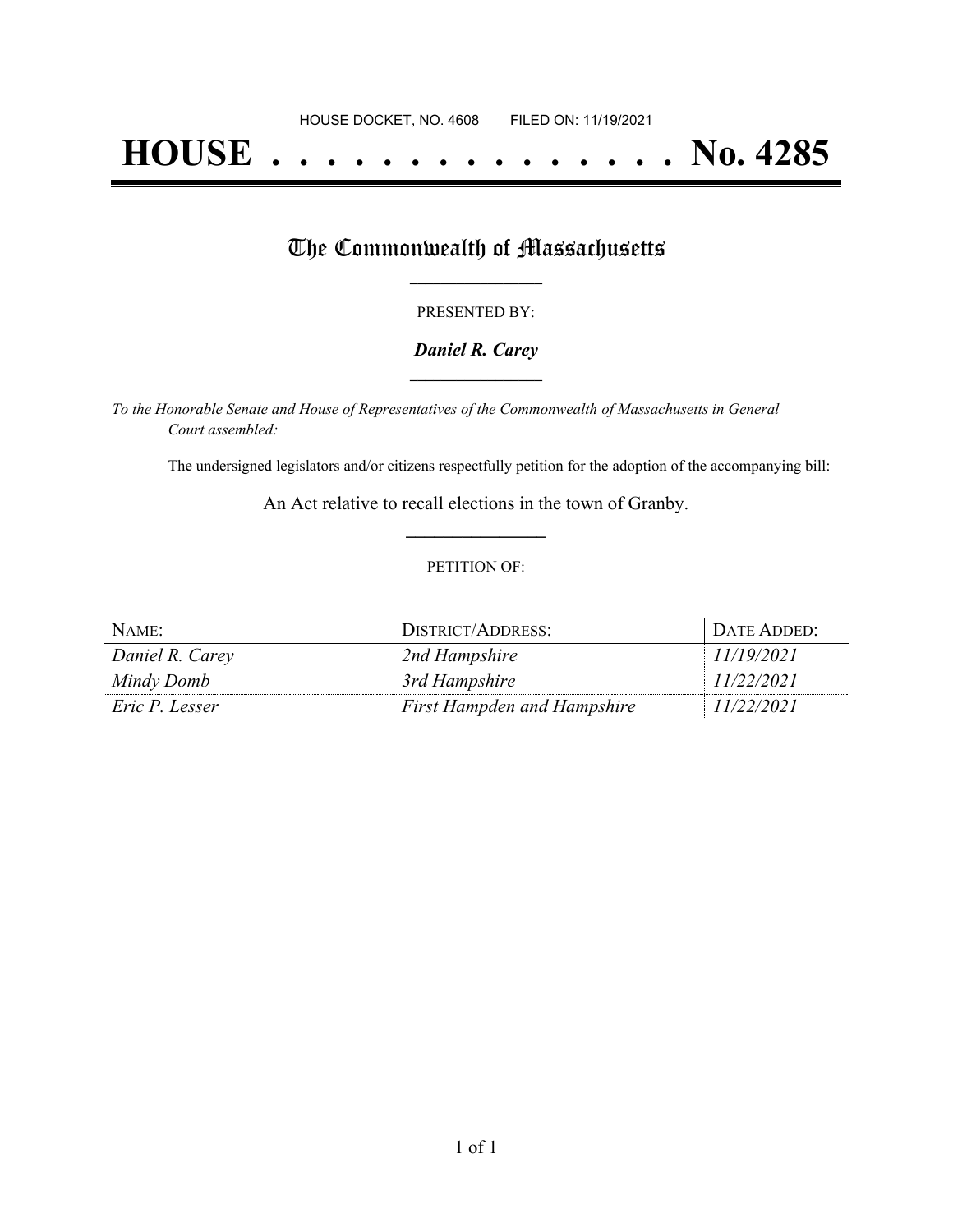## **HOUSE . . . . . . . . . . . . . . . No. 4285**

By Mr. Carey of Easthampton, a petition (accompanied by bill, House, No. 4285) of Daniel R. Carey, Mindy Domb and Eric P. Lesser (by vote of the town) relative to recall elections in the town of Granby. Election Laws. [Local Approval Received.]

### The Commonwealth of Massachusetts

**In the One Hundred and Ninety-Second General Court (2021-2022) \_\_\_\_\_\_\_\_\_\_\_\_\_\_\_**

**\_\_\_\_\_\_\_\_\_\_\_\_\_\_\_**

An Act relative to recall elections in the town of Granby.

Be it enacted by the Senate and House of Representatives in General Court assembled, and by the authority *of the same, as follows:*

| $\mathbf{1}$ | SECTION 1. Any holder of an elected office in the town of Granby may be recalled                       |
|--------------|--------------------------------------------------------------------------------------------------------|
| 2            | therefrom by registered voters of the town as hereinafter provided. No recall petition shall be        |
| 3            | filed against an officer within 6 months after the elected officer takes office, nor, in the case of   |
| 4            | an official subjected to a recall election and not recalled thereby, until at least 6 months after the |
| 5            | election at which such officer's recall was submitted to the voters. The recall of an elected          |
| 6            | official shall consist of a 3-step process as set forth in this act.                                   |
|              |                                                                                                        |
| $\tau$       | SECTION 2. Step One - The Affidavit. Any 100 registered voters of the town of Granby                   |
| 8            | may initiate a recall petition by filing an affidavit with the town clerk. The affidavit shall contain |
| 9            | the name of the official sought to be recalled and a statement of the grounds of recall.               |
|              |                                                                                                        |
| 10           | The select board may appoint a temporary or interim town clerk to handle the recall                    |
| 11           | process and election should the town clerk be the elected official subjected to the recall.            |
|              |                                                                                                        |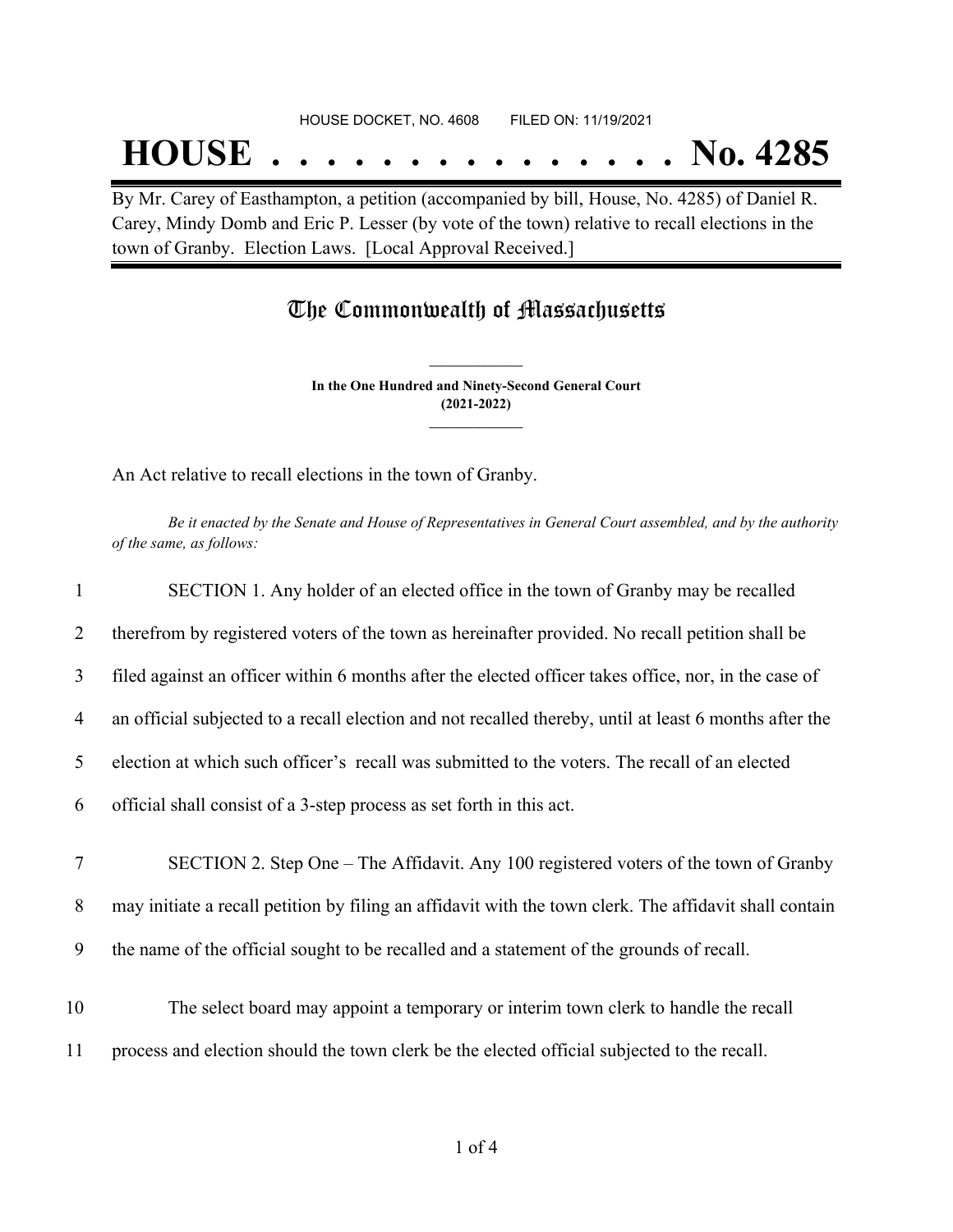SECTION 3. Step Two - The Petition. If the affidavit process has been completed in compliance with the requirements of Section 2, the town clerk shall provide a sufficient number of copies of petition blanks demanding such recall, printed forms of which shall be kept on hand, to the voters who made the affidavit. The blanks shall be issued by the town clerk and bear the clerk's signature and official seal; they shall be dated and addressed to the select board and shall contain the names of all persons to whom issued, the number of blanks so issued, the name of the person sought to be recalled, the grounds of recall as stated in the affidavit and shall demand the election of a successor to such office. Such blanks shall be provided within 5 town hall business days during regular business hours. Said recall petition shall be returned and filed with the town clerk on the 28th day after the requesting voter receives the blank petitions from the town clerk. In the event that the town hall is not open on the 28th day, the petition may be filed during normal business hours on the next town hall business day. The petition, before being returned and filed, shall be signed by qualified voters of the town as of the date the affidavit was filed with the town clerk. Every signature shall be accompanied by the signer's place of residence, 26 giving the street and number. The registrars of voters shall forthwith certify the number of signatures.

 SECTION 4. Step Three - The Recall Election. If the petition shall be found and certified by the registrars of voters to be sufficient, the town clerk shall forthwith submit it with the certificate to the select board. The select board shall forthwith give written notice to said official of the receipt of said certificate and, if the official sought to be removed does not resign within 7 calendar days, shall order an election to be held on a day fixed by them not less than 45 days nor more than 60 days after the date of the town clerk's certificate that a sufficient petition is filed. However, if any other town election is to occur within 90 days after the date of said certificate

of 4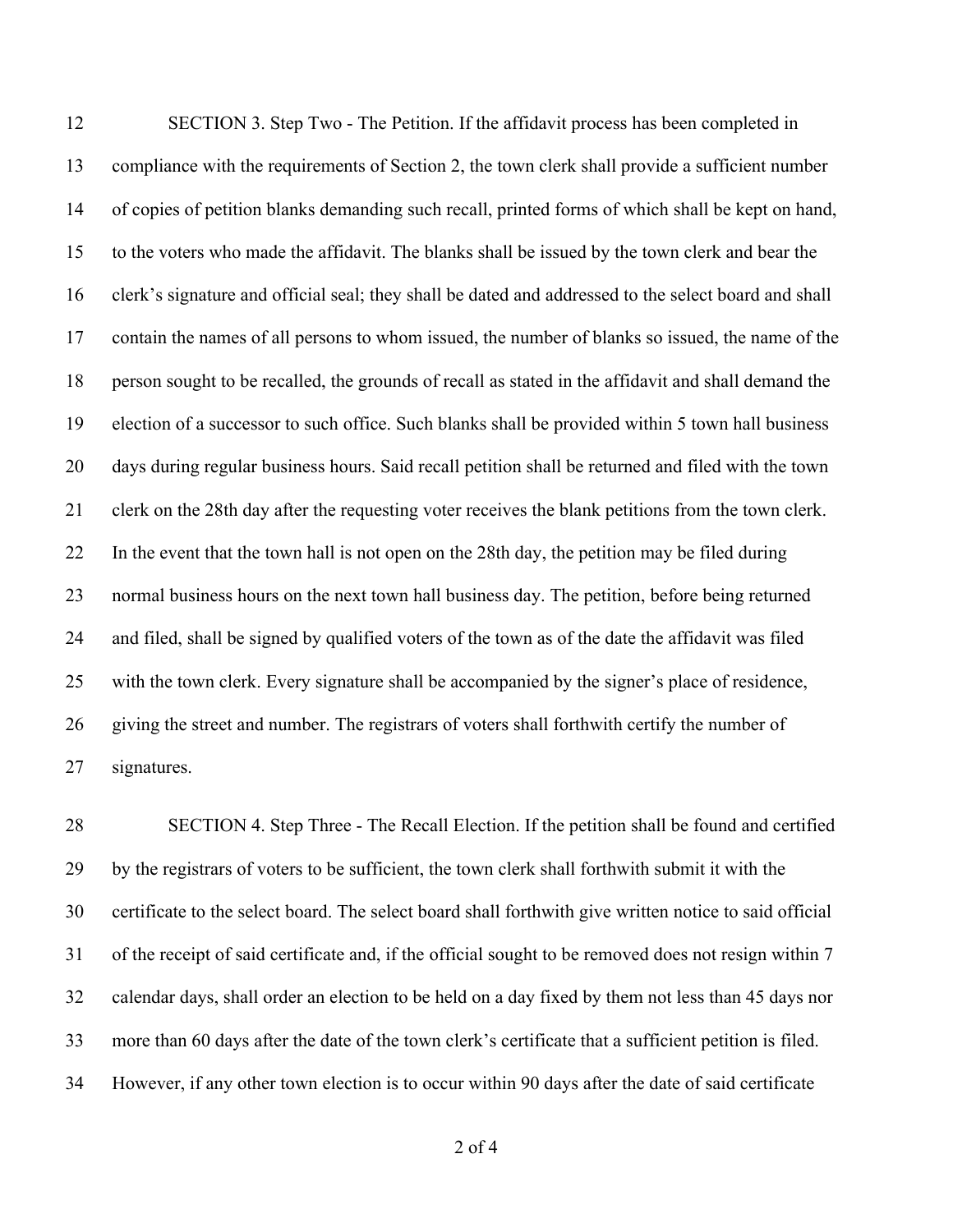| 35 | the select board may, at their discretion, postpone the holding of the recall election to the date of    |
|----|----------------------------------------------------------------------------------------------------------|
| 36 | such other election. If a vacancy occurs in said office after a recall election has been so ordered,     |
| 37 | the election shall nevertheless proceed as in this section provided.                                     |
| 38 | SECTION 5. The reason for which a recall may be initiated include but are not limited to:                |
| 39 | (i) Lack of Fitness. Insobriety while performing official functions, involuntary                         |
| 40 | commitment to a mental health facility, being placed under guardianship or conservatorship by a          |
| 41 | probate court.                                                                                           |
| 42 | (ii) Conviction. Conviction of a felony involving moral turpitude, conviction or bribery,                |
| 43 | or extortion.                                                                                            |
| 44 | (iii) Neglect of Duties. Repeated absences from meetings without just cause. Just cause                  |
| 45 | shall include, but not be limited, to illness or regular vacation periods.                               |
| 46 | (iv) Misfeasance. Performance of official acts in an unlawful manner, or a willful                       |
| 47 | violation of the conflict of interest law, open meeting law or other ethical violations.                 |
| 48 | SECTION 6. The incumbent shall continue to perform the duties of their office until the                  |
| 49 | recall election. If the official is not recalled, they shall continue in the office for the remainder of |
| 50 | their unexpired term, subject to recall as before, except as provided in this act. If the official is    |
| 51 | recalled in the recall election, they shall be deemed removed upon the election of their successor,      |
| 52 | who shall hold office during the unexpired term. If the successor fails to take office within 5 days     |
| 53 | after receiving notification of their election, the incumbent shall thereupon be deemed removed          |
| 54 | and the office vacant.                                                                                   |